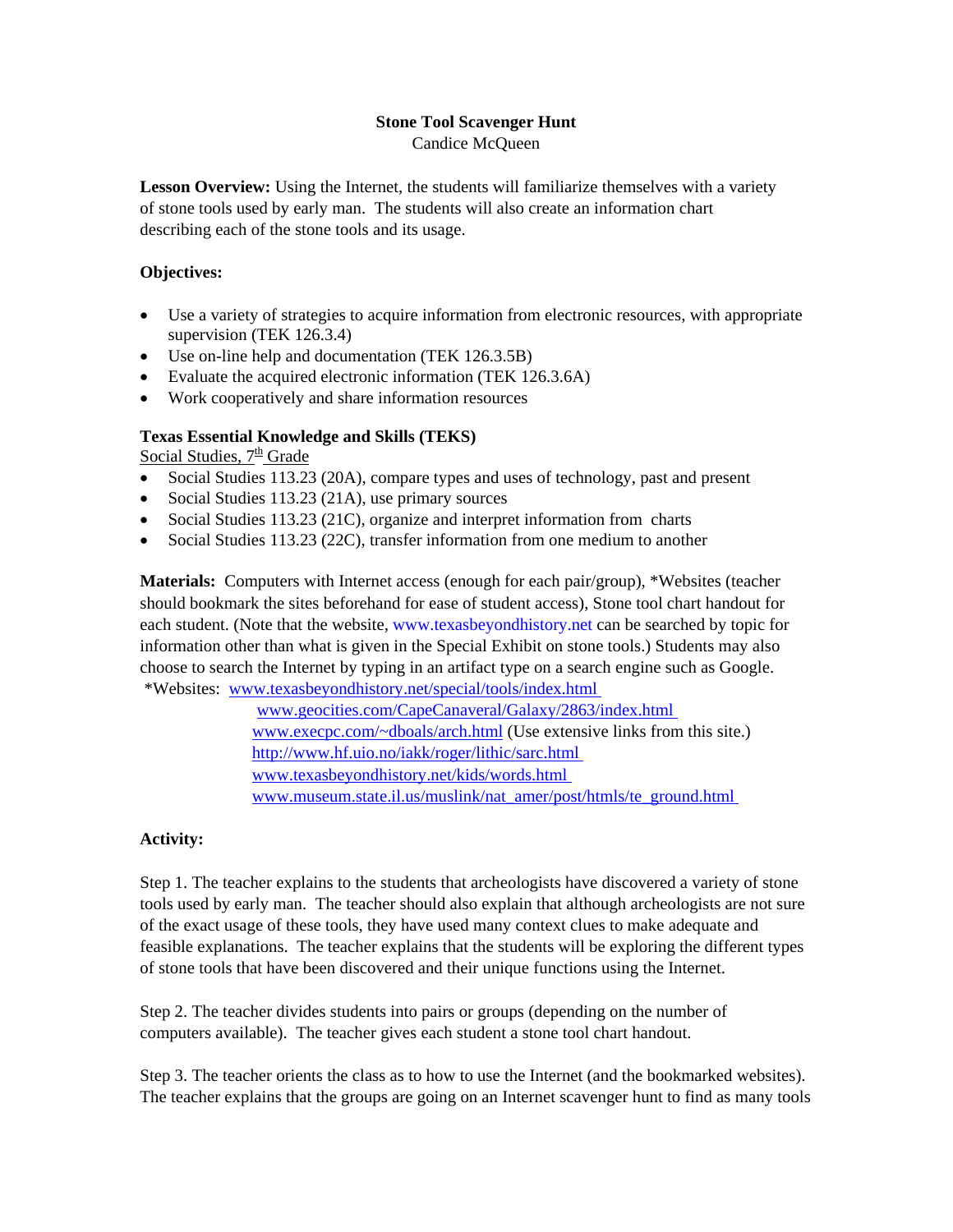as they can. Students are to write a description of each tool, draw a picture (if available), and explain its usage.

Step 4. After all groups are finished, the teacher reviews the answers.

**Closure:** The teacher should ask students to comment (as a whole class discussion) on why they think these tools have survived thousands of years. Students should comment that because these tools are made of stone, they last longer than bone or wood tools. The teacher should then allow students to discuss with their group or partner what other tools early man may have had that archeologists have not discovered. The teacher should end with a brief summary of why these archeological "finds" of stone tools are so significant in understanding the lifeways of early man.

**Extension:** Have students write and illustrate a story about how early man may have used each of the stone tools on their charts.